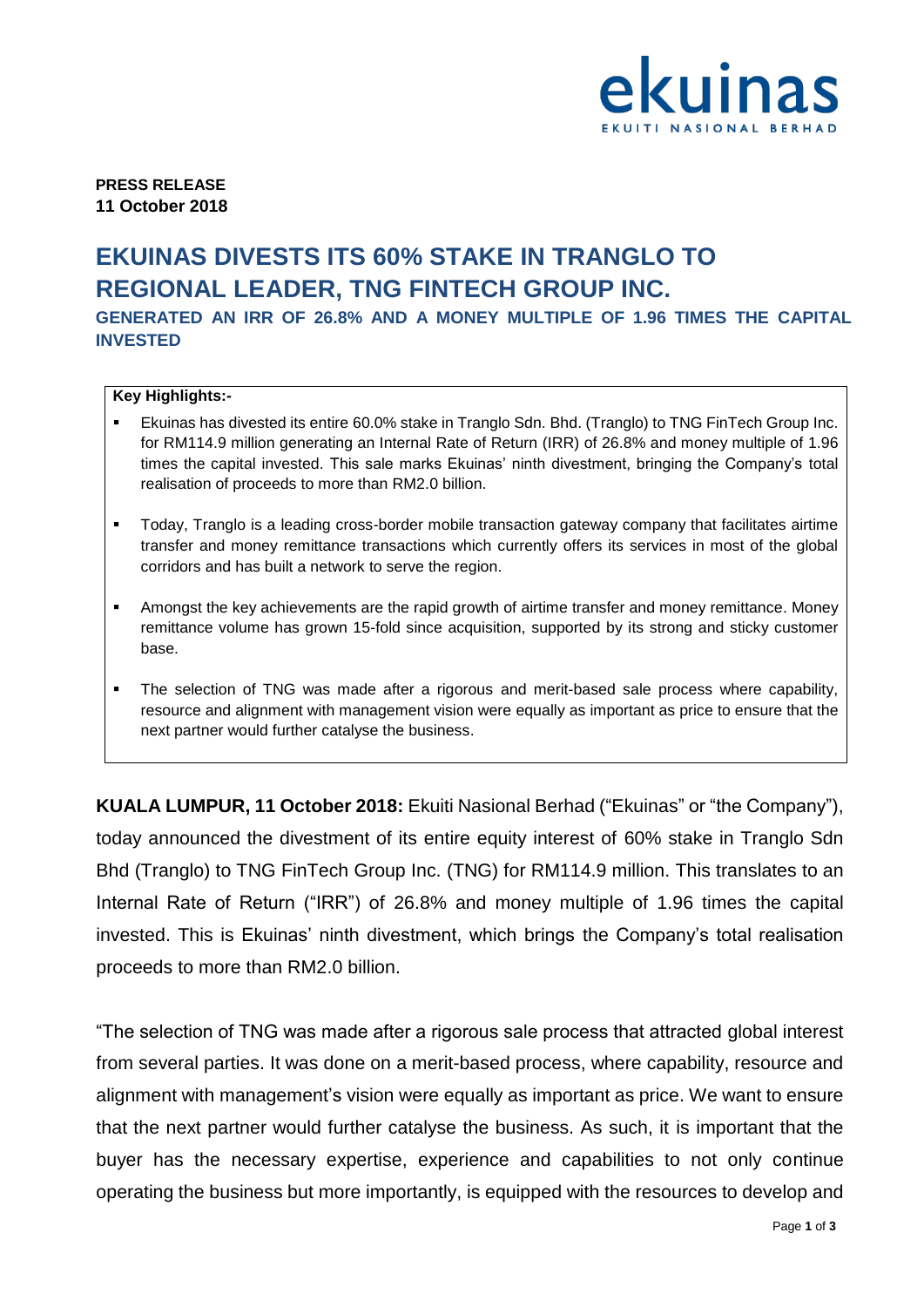

push the business further," said Syed Yasir Arafat Syed Abd Kadir, Chief Executive Officer of Ekuinas.

The Technology, Media and Telecommunications (TMT) industry is becoming increasingly competitive, driven by disruption from new Fintech entrants. As such, the decision to divest was based on several considerations: firstly, that it would be in line with Ekuinas' strategy to continue crystallising its assets when the time and economic climate are right. Secondly, to identify a strategic partner that would be able to push the business into its next phase of growth.

Today, Tranglo is a leading cross-border mobile transaction gateway company that facilitates airtime transfer and money remittance transactions which currently offers its services in most of the global corridors including the Southeast Asian countries, Hong Kong and China.

Syed Yasir Arafat continued, "Throughout the investment period, Ekuinas worked closely with Tranglo's management team to expand its airtime transfer and money remittance network. In terms of performance, Tranglo successfully grew its money remittance volume by 15-fold since acquisition. We are confident that Tranglo will continue its strong performance over the mid-term."

"Our longstanding relationship with Malaysian and global telecommunication and remittance companies have underpinned our growth trajectory and will continue to be a key factor in our forward strategy. Tranglo's business relationship with TNG has grown over the years in partnership with Ekuinas. We believe that this development is a positive step towards pushing our business further in cross-border money remittance," said Sia Hui Chek of Tranglo.

Headquartered in Hong Kong, TNG is an industry pioneer providing the next generation financial services to the 1.2 billion unbanked population in Asia. It's flagship e-Wallet application in Hong Kong, TNG Wallet, was launched in November 2015 and since become one of the most popular e-Wallets in the region, providing 24×7 cash-in, cash-out and